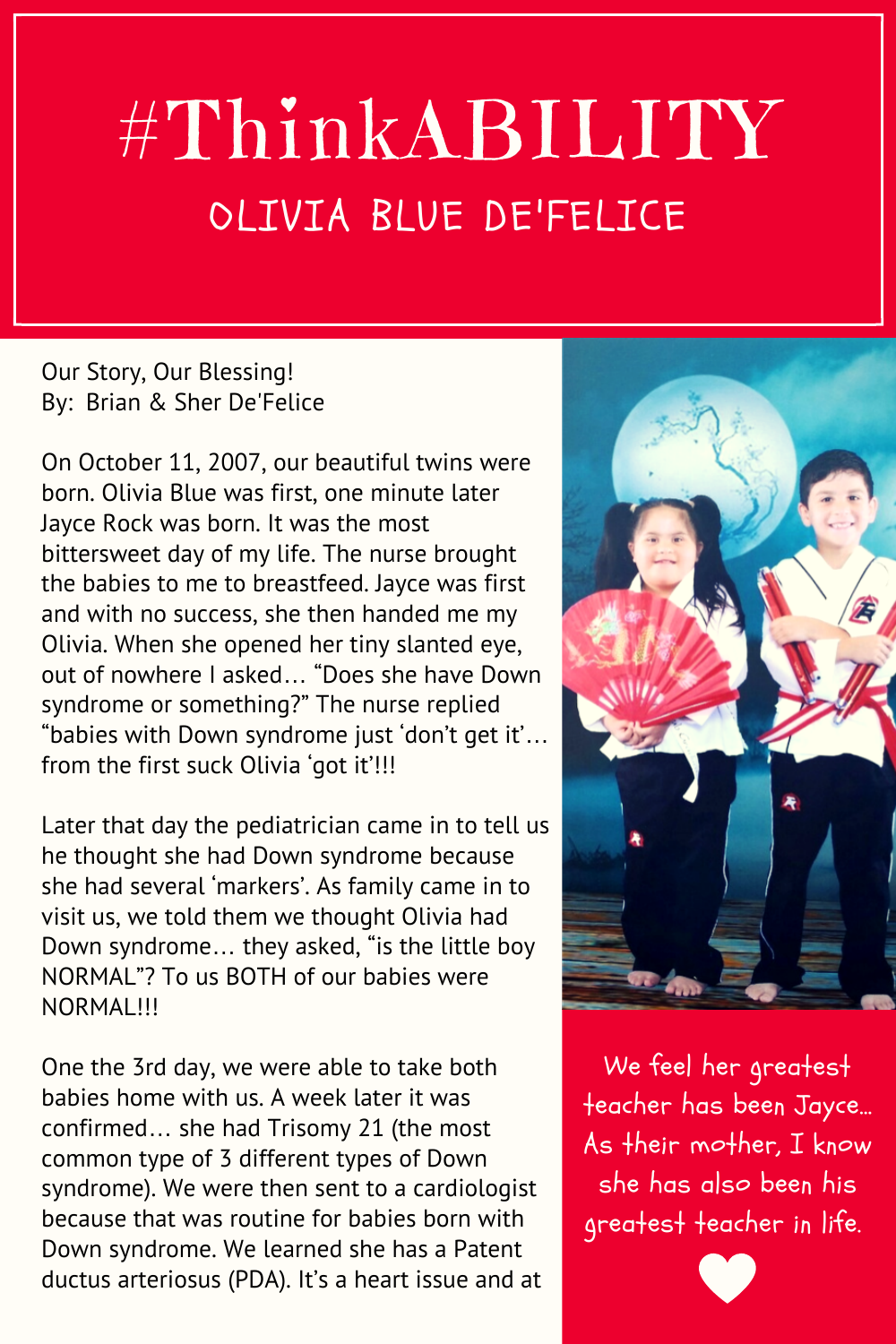19 Days old Olivia had closed heart surgery to correct the heart vessel. What was supposed to be a couple of weeks of recovery turned into only one week. We were back home and back to what we thought was a normal life. Then we realized we knew nothing about Down syndrome, except for what it 'looked like'.

As we began to learn the facts about Down syndrome, we also learned so much more. Throughout the past 9 years, we have learned so much from Olivia. She didn't have many of the Down syndrome related issues. She ate well, she slept well, she sat up independently, crawled and did many things with minimal delay, she was even walking independently at 16 months. She went to school when her twin brother went to school. Today they are both in 3rd grade and doing well. She even started Karate when he started at 4 years old. He is now a Jr Instructor, as well as, a Black Belt in Tae Kwon Do. She is a yellow belt who won't quit until she is a Black Belt too. She took dancing and so far, has danced on stage with the typical little girls for 2 years. She likes to fish, play ball, play with barbies and baby dolls, she plays video games with her brother, understands and navigates an iPad, cell phone, etc… she dresses herself, and more.

We feel her greatest teacher has been Jayce… as their mother, I knew she has also been his greatest teacher in life. He is so loving & accepting of others. He is well behaved, very disciplined and a high achiever. They spend so much time together, share their life with each other… however, as their mother, I also know I don't want to limit him, because of his sister's diagnosis.

We want to teach Olivia to be independent and work hard daily to prepare for her and Jayce's future. We have recently purchased a service dog for her. A best friend, a protector, to lead, guide and help her along the way as she grows. They are becoming the perfect pair. I believe that one day she will fulfill HER dreams. It is so important that we as parents ADVOCATE for our children's future and NOT limit them. We allow Olivia to show us what she can do, instead of assuming she can't simply because she was born with Down syndrome.

We do NOT put limits on Olivia, nor do we allow anyone else to limit her ABILITIES!!! She excels at what SHE enjoys, like ANY OTHER CHILD. She is just an AMAZING little girl, NOT at all the little girl we envisioned from the first doctor's description of what a child with Down syndrome would be. She